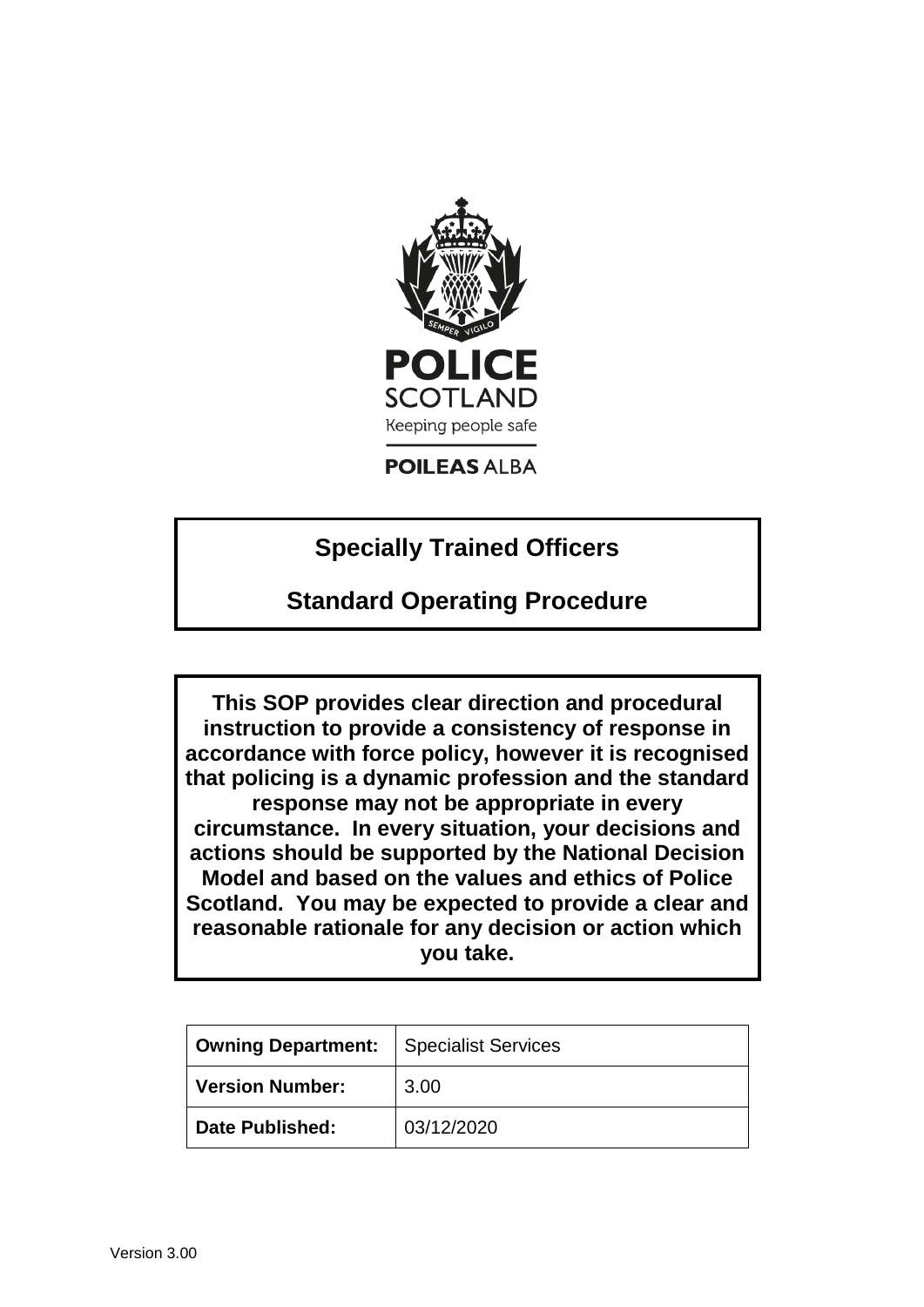## **1. Purpose / Scope**

This Standard Operating Procedure (SOP) supports the Police Service of Scotland, hereafter referred to as Police Scotland, Policies for:

- Armed Policing Policy
- Major Incidents and Emergencies Policy
- Specialist Operations Policy
- Training, Leadership and Development Policy
- Death or Serious Injury Following Police Contact Policy.

The purpose of this document is to provide structured instruction on the:

- Assessment and Selection of Specially Trained Officers (STO) and;
- Operational Deployment of Taser.

This document applies to **Individuals** that are issued with Taser as well as those officers and police staff that are involved in arranging and providing a response to incidents (e.g. Control Room Staff, Local Policing Officers and Supervisors).

The term **individual** will be used to refer to Police Officers, Special Constables and Authority / Police Staff from this point forward (provisions for any particular group will be clearly identified).

## **2. Definition**

A Conducted Energy Device (CED) / Taser is classified as a 'prohibited weapon' by virtue of Section 5 Firearms Act 1968.

Tasers are classified by the National Less Lethal Weapons Working Group as 'work related equipment' (in the same way as firearms) and not as personal protective equipment (PPE).

Police officers whilst acting in their capacity as such, are exempt from the requirements of the legislation and do not need any additional legal authority to possess a CED.

Police Scotland has authorised the use of CED for Specially Trained Officers (STOs) and will deploy in accordance with national policy agreed by the National Police Chiefs' Council (NPCC) and College of Policing (COP) Authorised Professional Practice.

Police Scotland will deploy STOs equipped with the Taser X2 dual optically-sighted device that discharges a single cartridge with the ability to quickly re-engage with a second cartridge.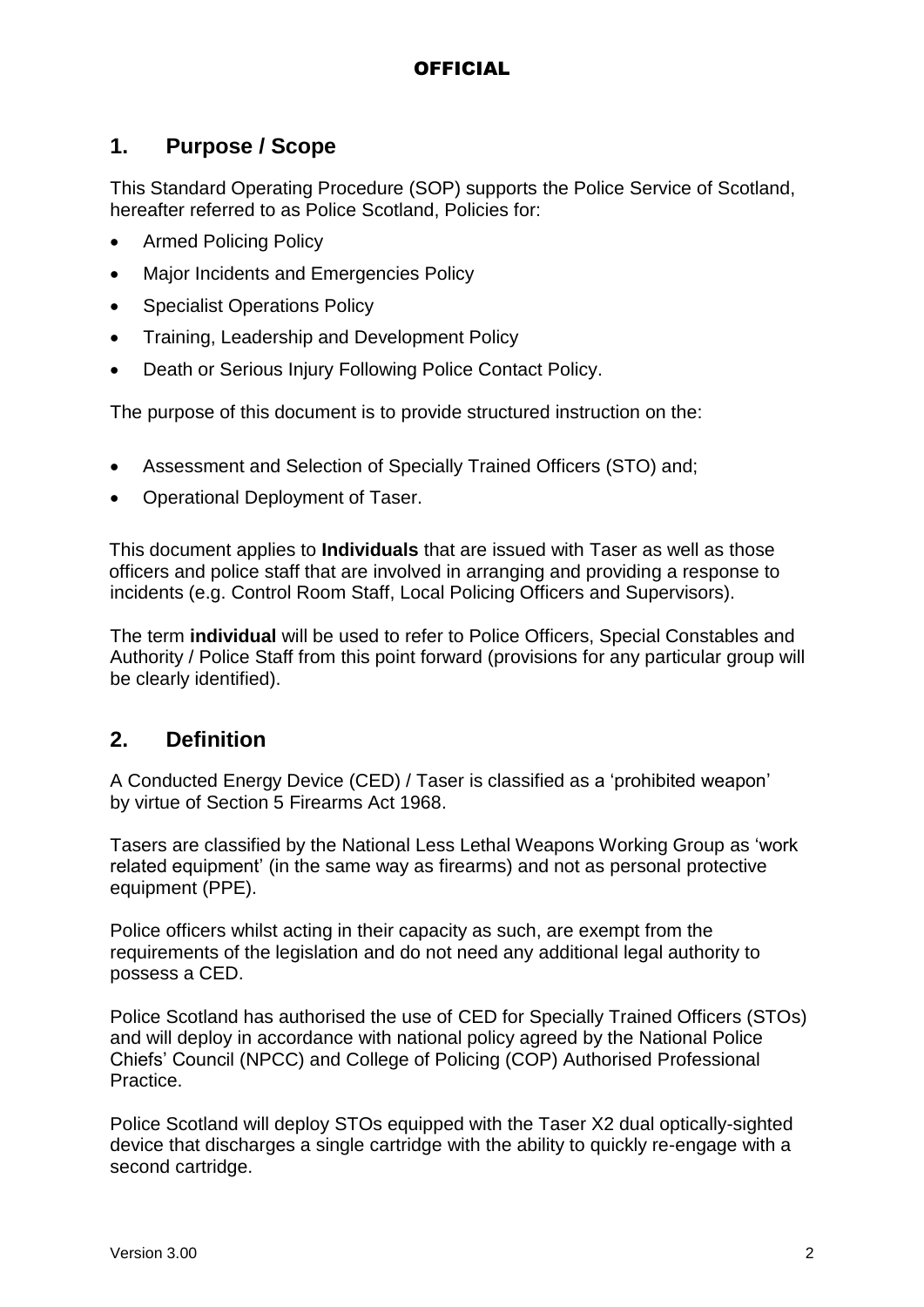Taser may be deployed and used as one of a number of operational safety tactical options only after application of the National Decision Model (NDM).

# **3. Roles and Responsibilities**

The following table outlines the processes and responsibilities when dispatching STOs:

| Area<br><b>Control</b><br>Room<br>(ACR) Staff | • Alert ACR Supervisor of any incident that may necessitate the<br>deployment of STOs.                                                                                                                                                                                                                                                                                                                                                                                                                                                                                                                                                                                                                                                                                                                                                                                                                                                                                                                                                                                                                                                                                                                               |
|-----------------------------------------------|----------------------------------------------------------------------------------------------------------------------------------------------------------------------------------------------------------------------------------------------------------------------------------------------------------------------------------------------------------------------------------------------------------------------------------------------------------------------------------------------------------------------------------------------------------------------------------------------------------------------------------------------------------------------------------------------------------------------------------------------------------------------------------------------------------------------------------------------------------------------------------------------------------------------------------------------------------------------------------------------------------------------------------------------------------------------------------------------------------------------------------------------------------------------------------------------------------------------|
| <b>ACR</b><br><b>Supervisors</b>              | Assess all incidents brought to their attention using the National<br>Decision Making Model.<br>Consider whether the deployment of Specially Trained Officers<br>$\bullet$<br>should be considered as an option if available, endorse the<br>incident command log to that effect and add the TASER TAG.<br>FLAG the incident to Overview by applying the OVERVIEW TAG.<br>$\bullet$<br>• When / if deploying STOs, provide all details as per the incident<br>log to the attending officers.<br>Ensure the local supervisor is informed of the deployment so that<br>$\bullet$<br>local command protocols are established.<br>Ensure a divisional unit is dispatched to the incident as support if<br>$\bullet$<br>appropriate and available.<br>Endorse the Command and Control Log with strategy and<br>$\bullet$<br>rationale applied. This must include an assessment of the level of<br>risk and a NDM based rationale for deployment including the<br>appropriate working strategy.<br>Maintain an overview of the incident and escalate / deescalate<br>$\bullet$<br>where appropriate.<br>In the event of a Taser discharge by a STO, inform Duty Officer<br>$\bullet$<br>Service Overview of the discharge. |
| <b>Overview</b><br><b>Duty Officer</b>        | • Consider the necessity or otherwise of specialist resources, in<br>particular firearms resources.<br>Assume command should firearms resources be required under<br>$\bullet$<br>an initial firearms authority.<br>Maintain overview of the incident until the threat of escalation is no<br>longer viable.<br>Inform the on call PSD officer of any Taser discharge by a STO<br>٠<br>that is brought to their attention by ACR Supervisor.                                                                                                                                                                                                                                                                                                                                                                                                                                                                                                                                                                                                                                                                                                                                                                         |
| Local<br><b>Supervisor</b>                    | Assume command of the incident following notification by ACR<br>Supervisor.                                                                                                                                                                                                                                                                                                                                                                                                                                                                                                                                                                                                                                                                                                                                                                                                                                                                                                                                                                                                                                                                                                                                          |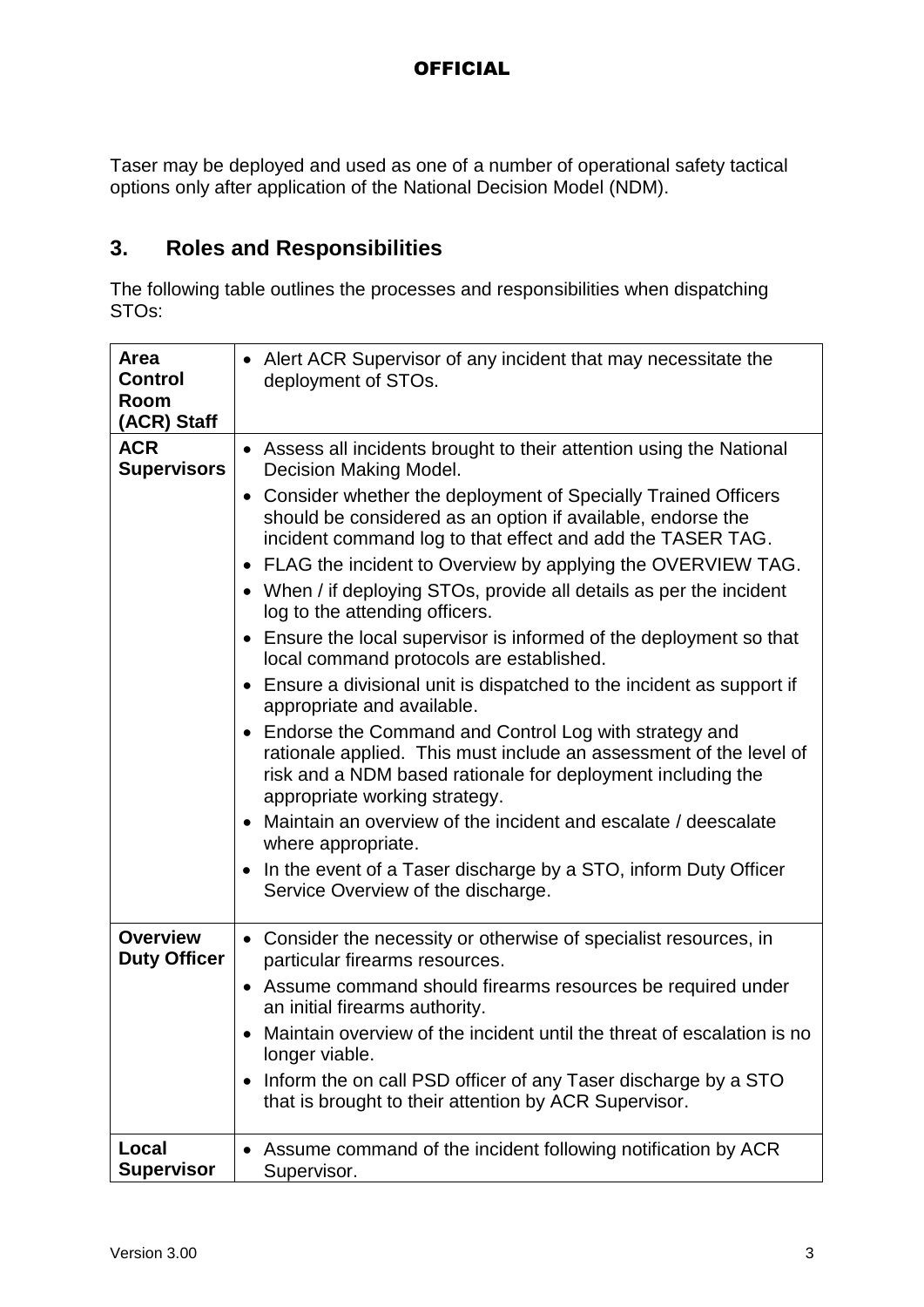|                            | • Through application of the NDM, ensure that the force is providing<br>a proportionate level of response.                                                                                                                                                                             |
|----------------------------|----------------------------------------------------------------------------------------------------------------------------------------------------------------------------------------------------------------------------------------------------------------------------------------|
|                            | Ensure that any wider aspects of the incident such as cordons and<br>road closures are managed effectively.                                                                                                                                                                            |
|                            | • Ensure that the appropriate level of post deployment procedures, if<br>implemented, are applied as per the Death and Serious Injury<br>following Police Contact Police and Post deployment SOP.                                                                                      |
|                            | • Ensure that wellbeing of staff is considered at all times.                                                                                                                                                                                                                           |
|                            | • Ensure relevant paperwork is submitted to the Force STO Lead.                                                                                                                                                                                                                        |
| <b>STO</b>                 | • On arrival at the incident carry out a NDM based assessment as<br>per their training ensuring that they consider all tactical options<br>open to them to resolve the incident and that the level of response<br>is measured and proportionate through the application of the<br>NDM. |
|                            | • If Taser is used, ensure local supervisor and ACR is immediately<br>notified and ensure relevant incident codes are applied.                                                                                                                                                         |
|                            | If Taser is used, submit deployment form and Use of Force report.                                                                                                                                                                                                                      |
| Local<br><b>Inspectors</b> | Ensure that local supervision undertake proactive management of<br>the Incident.                                                                                                                                                                                                       |
|                            | Ensure that an Incident of Note is submitted if applicable.                                                                                                                                                                                                                            |

# **4. Assessment and Selection Process**

Officers who have completed two years' service and have successfully completed their probationary period, may be eligible to be trained and deployed as a STO.

Recruitment information, including the STO Role Profile, Application Form and Guidance are published on the OSD STO intranet page.

The key requirements of Local Policing Divisions in the selection process of Divisional STOs is contained within the Selection Process flowchart: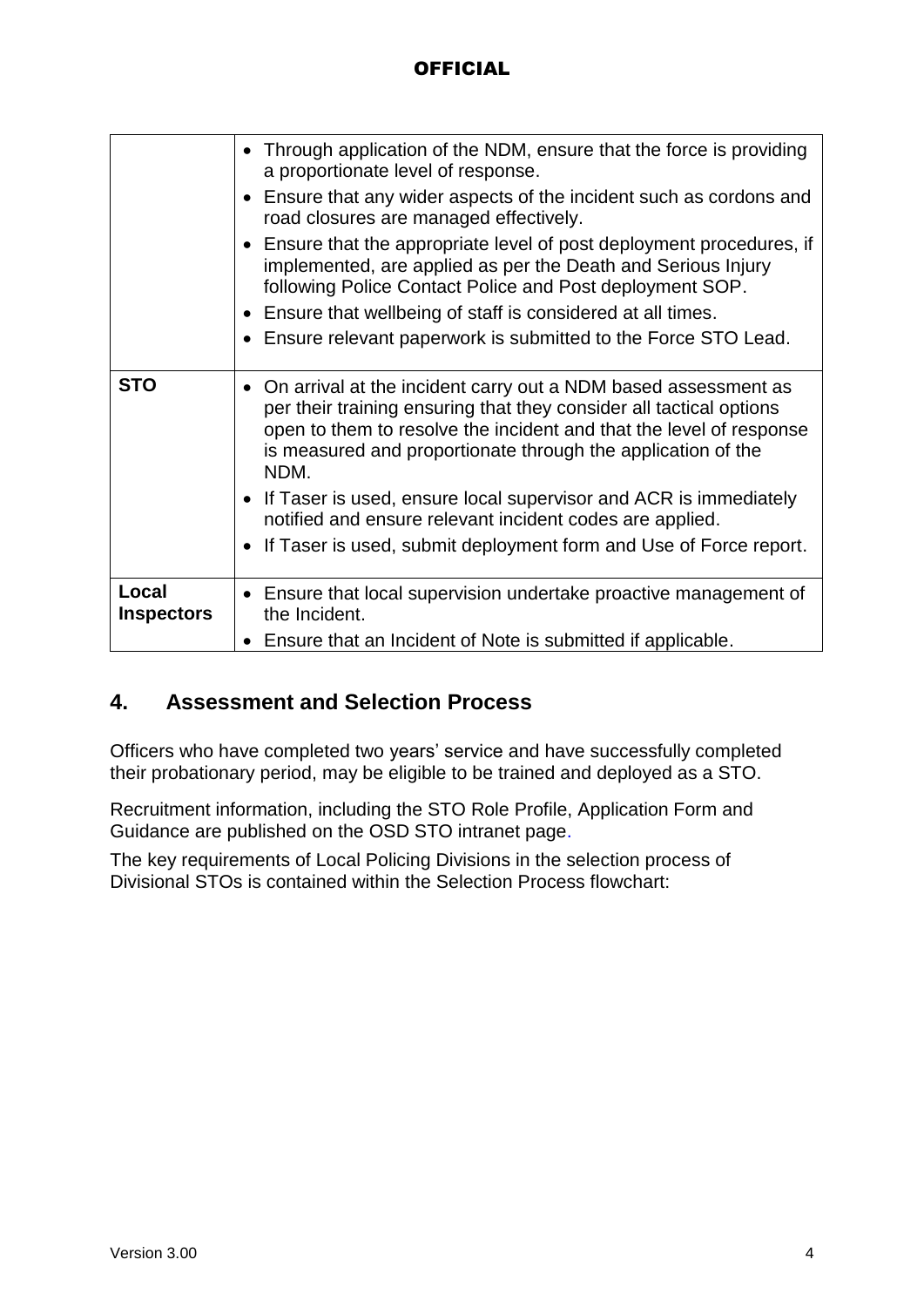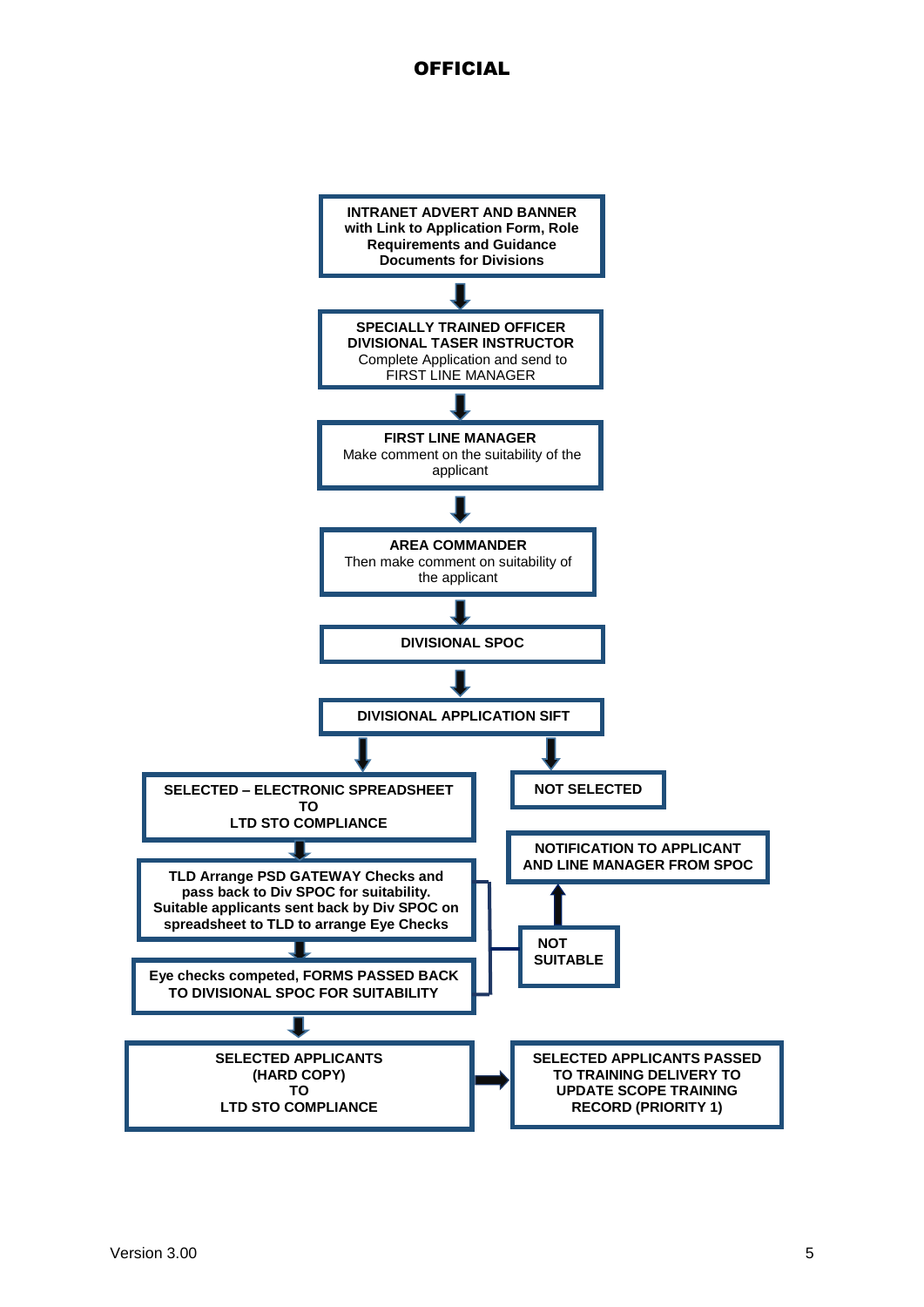# **5. Authorisation of Specially Trained Officers**

Officers who successfully complete training and are qualified to carry Taser, will be issued with a Taser User - Authorisation Card (Form 064-029(B)) which will contain details of the weapon the officer is authorised to carry / use and the expiry date of that authority which will be twelve months from the date the authority was granted. If an officer's Taser authority expires, they cannot be deployed operationally as a STO until Taser re-qualification has been undertaken.

If an officer's Operational Safety Training (OST) / Scottish Police Emergency Life Support (SPELS) expires, they are not authorised to carry Taser, attend a Taser training course or deploy operationally until a re-qualification has been undertaken.

The authority card must be carried by the STO at all times when operationally deployed with a Taser.

The authorisation card may be examined by a supervisory officer / Taser Instructor at any time when the STO is:

- Self-issuing or returning a Taser;
- Operationally deployed with a Taser;
- At the commencement of Taser recertification training.

A STO must not draw or deploy with a Taser unless he / she is in physical possession of their authorisation card and has completed all required initial, or recertification, training and is in license with all mandatory training (Operational Safety Training and First Aid).

# **6. Retention of Authority**

Supervisors must always be aware of the physical and mental well-being of the officers under their command. Where supervisors consider that the officer's physical fitness or state of mind is such that to have them issued with Taser would be inappropriate then the officer must not be deployed with the weapon and their authority must be withdrawn and the STO Lead informed.

The authority must only be re-issued when the STO Lead in collaboration with Divisional management are satisfied that the officer is fit to resume duties as a STO. To establish this position a referral to the Force Occupational Health Unit (OHU) may be required.

Officers must demonstrate a willingness and ability to use and deploy Taser in a responsible manner. Where officers fail to meet the high standards expected or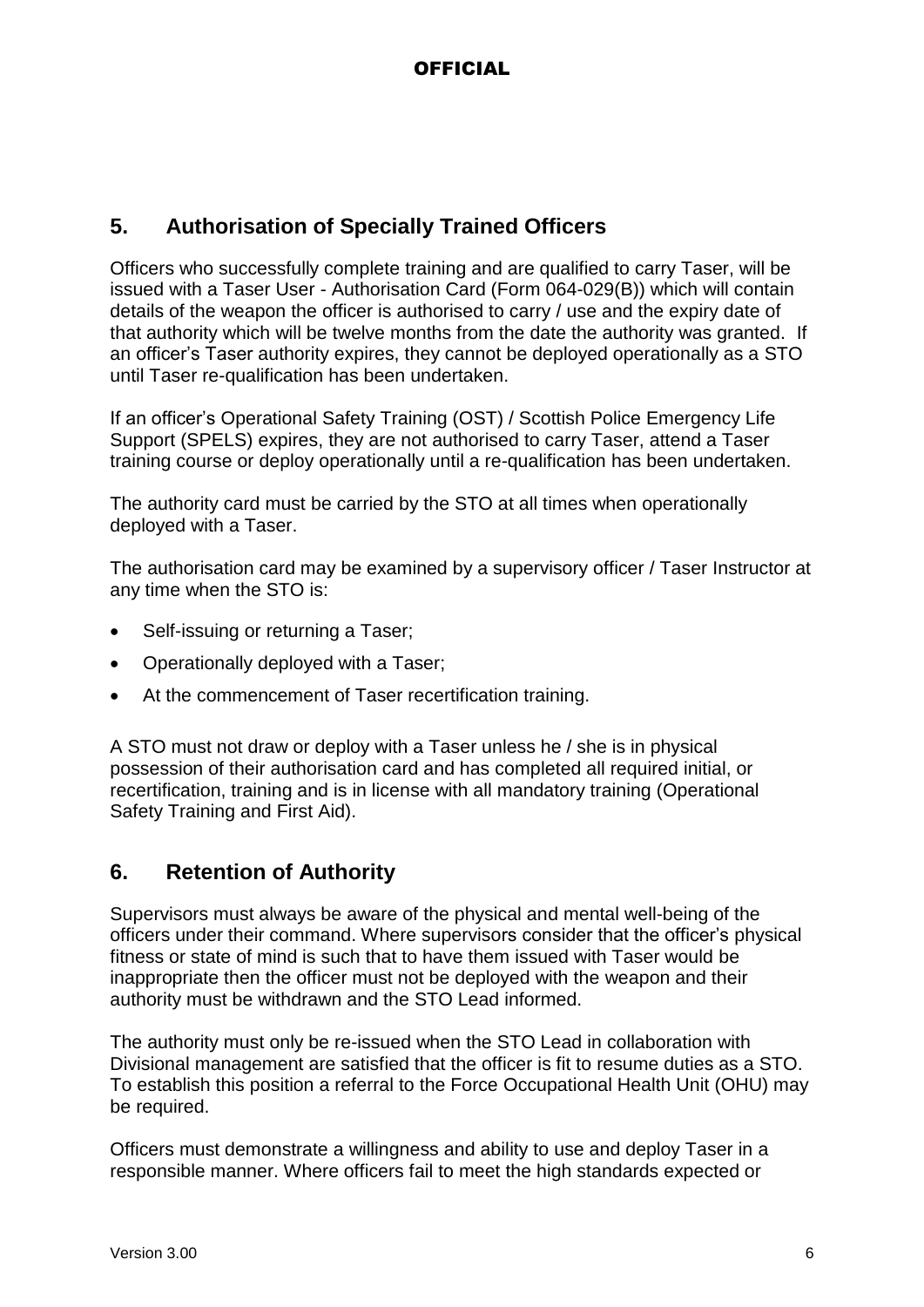where an officer's authority to carry Taser is brought into question then the occurrence must be reported by a supervisory officer to Divisional Management and the STO Lead. A reviewing panel consisting of the Area Commander / Divisional Representative and the STO Lead will convene. Such circumstances may include, but are not limited to:

- Investigation of a Use of Force complaint;
- STO becoming unfit to deploy Taser due to welfare or other issues;
- Unintentional, Accidental, Negligent Discharge;
- Any other information which may bring into question the STOs ability to use and deploy Taser in a responsible manner.

The circumstances of the incident will be reviewed and the Reviewing Panel will make one or more of the following decisions:

- No further action:
- Further Training and reassessment;
- Temporary suspension of authority to carry Taser;
- Permanent withdrawal of authority to carry Taser;
- Refer the incident to Professional Standards Department (PSD) to consider disciplinary procedures.

All decisions to withdraw or reissue an officer with a Taser authority must be recorded in writing on a Withdrawal / Re-Authorisation of Authority – Specially Trained Officer (Form 064-030) and submitted to the STO Policy and Compliance Unit for recording on the officers' training record. A report outlining the full circumstances must also be retained on the officer's personal file for future reference. In all cases the officer's 'Authorisation Card' must be retained by the First Line Manager. The First Line Manager pending the officer resuming Taser duties will also retain the Withdrawal / Re-Authorisation of Authority – Specially Trained Officer (Form 064-030). When fully completed the form should be sent to STO Policy and Compliance Unit for storage in the officer's training record.

If an officer who is subject to the removal of his or her authority wishes to challenge the decision they must do so in writing to the relevant Divisional Superintendent who will review the decision and provide a reply in writing as soon as practicable and in any case within ten working days.

STOs can declare they are unfit to carry and must do so if there are any significant issues affecting them including life stresses. This may relate to illness, injury, and personal issues.

In this case the officer's supervisor will complete and adhere to the Withdrawal / Re-Authorisation of Authority – Specially Trained Officers (064-030) form. It is a matter for the STO Lead, following discussion with the Area Commander / Area TLI (Taser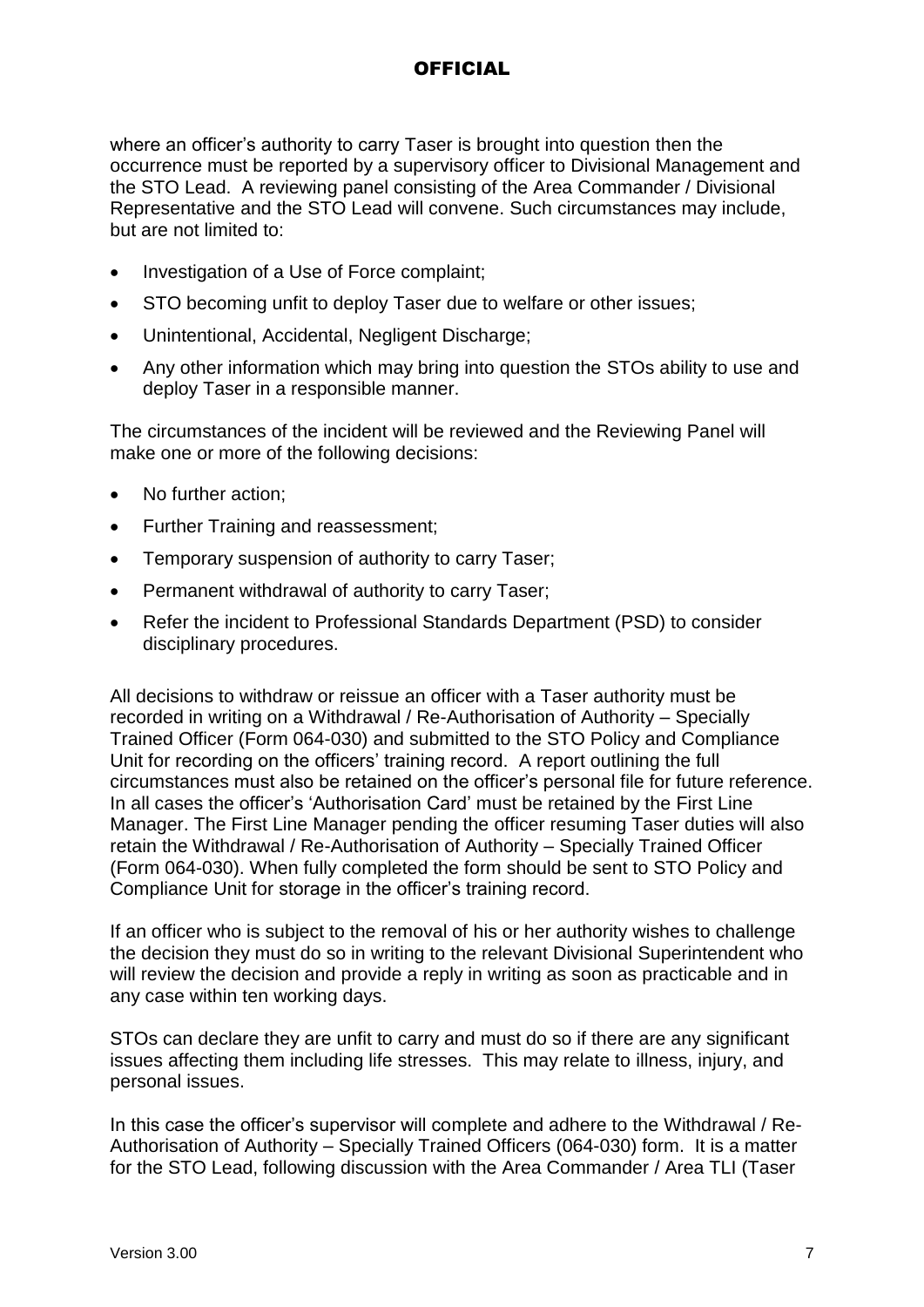Lead Instructor), to determine, once an authority has been withdrawn, how long that withdrawal will be for (either permanent or temporary).

The return of an authority may necessitate the officer receiving support from OHU and / or some other form of intervention that helps confirm they are suitable to carry the device.

By retaining their authority card an STO is accepting that they are fit to carry Taser and that there are no physical or mental factors that will prevent them carrying out their duties with the device.

On commencement of duty, a STO must declare that they are fit to carry Taser by updating the Chronicle Asset Management System prior to issuing a Taser.

# **7. Deployment of Specially Trained Officers**

STOs are regular patrol officers accessible 24 hours a day through Area Control Rooms if required.

STOs must have in their possession all of their authorised PPE when carrying Taser to enable them to choose the appropriate tactical option for dealing with any situation encountered.

If a controller deems an incident may require a STO to be dispatched they must alert the ACR Supervisor to assess the incident.

Following assessment of an incident, and where it is deemed appropriate to deploy an officer in their capacity as a STO, a rationale for dispatch must be added to the incident by an ACR Supervisor.

STOs may be dispatched as one of a number of tactical options only after application of the NDM. A STO may also need to resort to another option if the device does not have the intended effect. In addition the primary tactic of removing the public or victim from the threat to mitigate any risk remains extant.

The availability or deployment of STOs **should not be considered a replacement for conventional firearms if the relevant criteria for the deployment of armed officers are met**.

The decision to dispatch a STO to an incident may be based on a number of factors including:

- Resource proximity to call;
- Call type and priority;
- Speed of response required;
- Skill and experience of officers;
- Resource status and availability.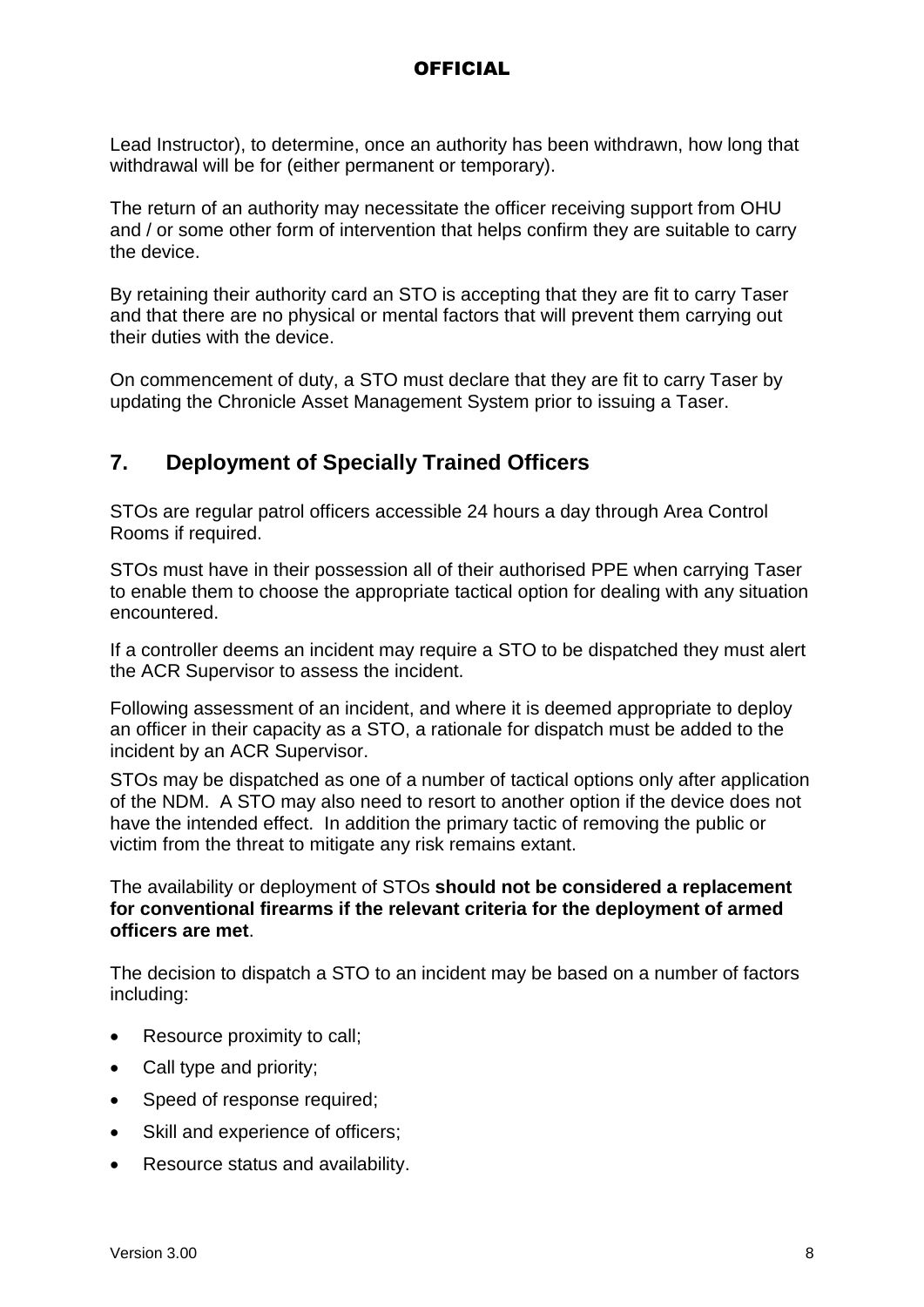# **Taser Discharge**

The [Discharge Flow Chart](https://spi.spnet.local/policescotland/SpecialistDivisions/osd/specialist-services/Documents/Discharge%20Flow%20Chart.pdf) outlines the process to be followed if Taser is intentionally discharged: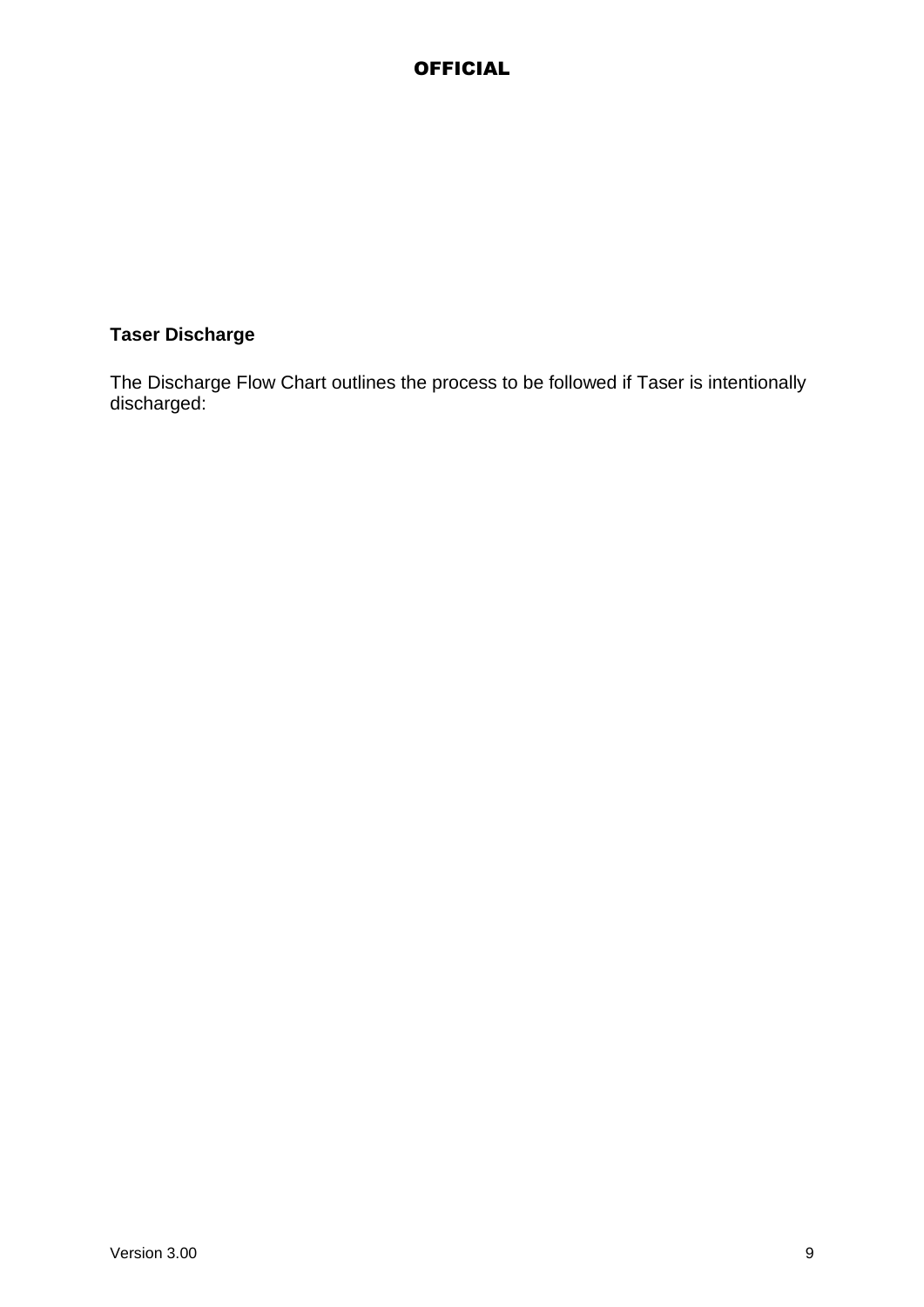

#### **Accidental / Unintentional Taser Discharge**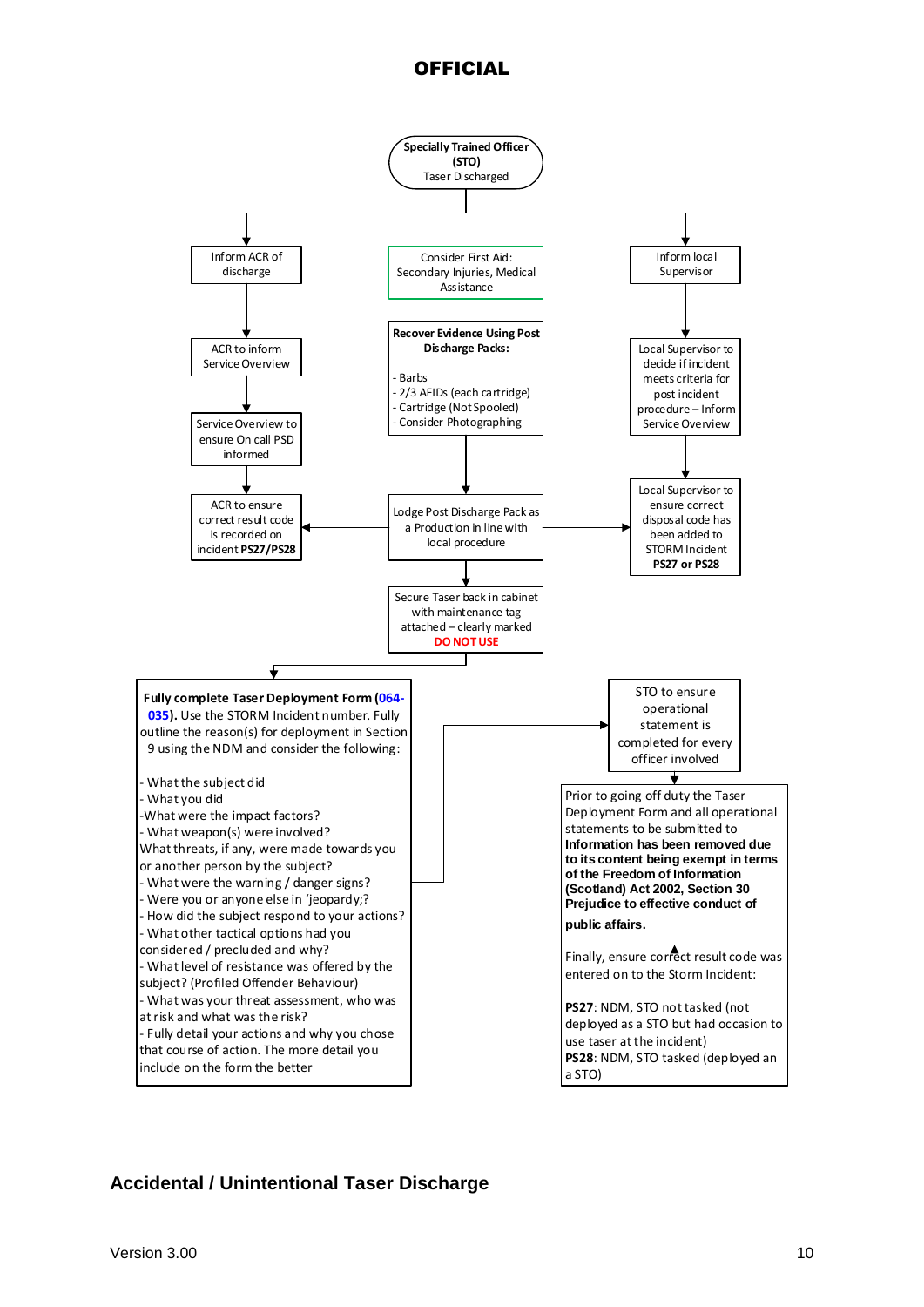The Unintentional Discharge Flowchart below outlines the process to be followed if Taser is unintentionally discharged:

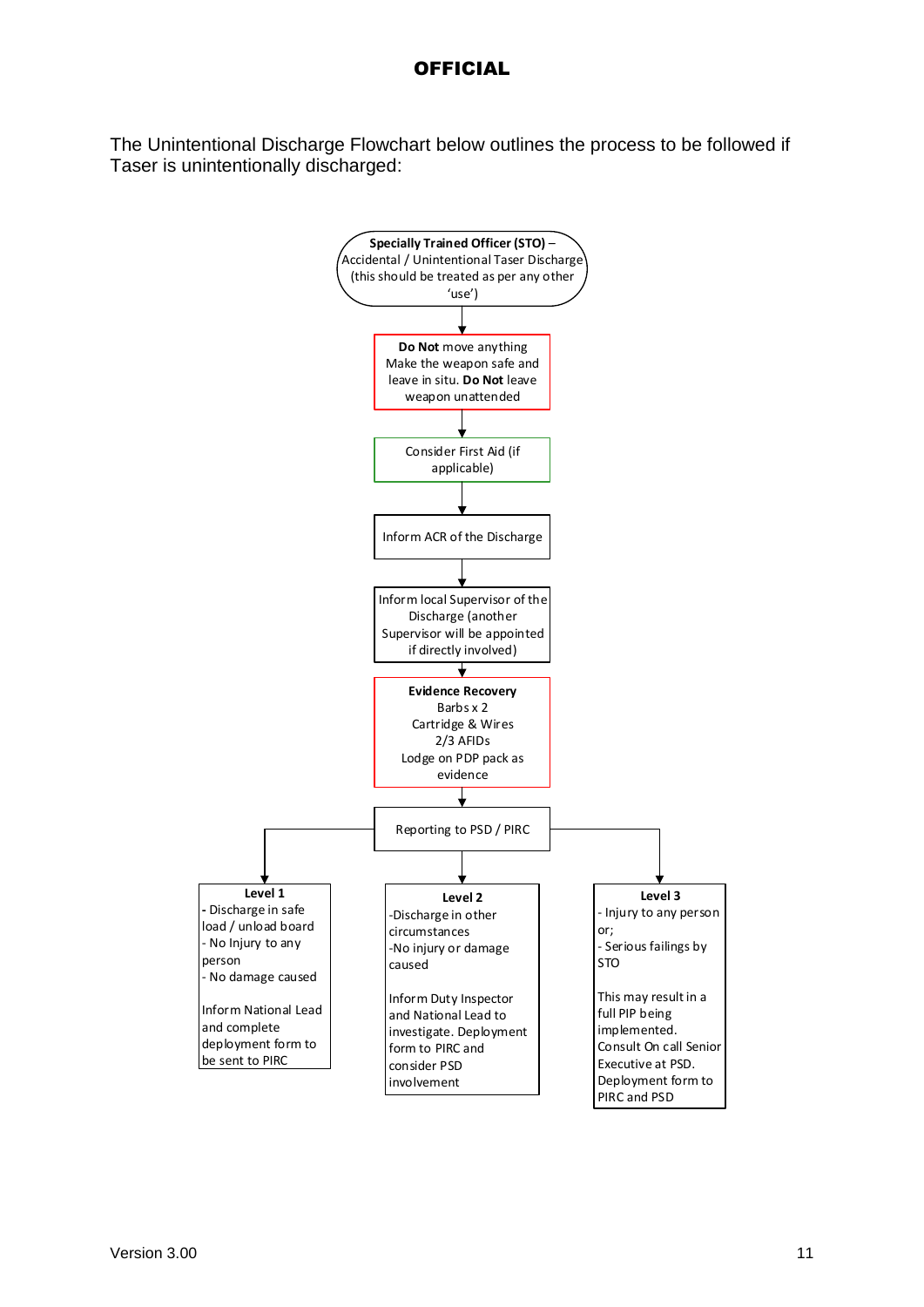If Taser is unintentionally discharged the Specially Trained Officer X2 Taser Deployment Report Form (Police Scotland 064-035) form must be completed.

The OST Guidance on Conducted Energy Devices (Taser) document provides non-STOs information on Police Scotland's approach to the training and deployment of STOs and the knowledge and skills required to safely manage incidents involving use of CED and to provide an awareness of how CED's work and where the device may be deployed. This document is also designed to assist Line Managers, ACR and Custody staff in developing a better understanding of CED's, how they will be deployed, how officers are selected and trained and the responsibilities of supporting departments.

#### **Carriage of Taser**

STOs may retain possession of Taser when conducting interviews at a Police Station, but only if there is no approved storage cabinets at the station where the interview is to be conducted.

**Information has been removed due to its content being exempt in terms of the Freedom of Information (Scotland) Act 2002, Section 35 Law Enforcement.**

#### **Medical Assessment**

All persons subjected to Taser discharge **must** ultimately be examined and assessed by a registered medical practitioner – a doctor (e.g. a Forensic Physician (FP) or Emergency Department doctor) who is familiar with the nature of Taser-associated risks and complications. If the doctor is unfamiliar with these unique risks and complications, he or she must be provided with a copy of Form 064-012A to inform them. If the subject is not showing any adverse side effects, they must be taken to a custody facility in the first instance to be assessed by a Health Care Professional who will advise the FP who will then attend and examine the subject. If there is any doubt about the subject's condition they must be taken straight to hospital.

# **8. Recording and Reporting**

A Specially Trained Officer X2 Taser Deployment Report Form (Form 064-035) must be completed on every occasion where a Taser is used **and emailed to the**  Specially Trained Officer Compliance Team at

**Information has been removed due to its content being exempt in terms of the Freedom of Information (Scotland) Act 2002, Section 30 Prejudice to effective conduct of public affairs.**

The form must be completed prior to the end of each tour of duty, but in any case within 24 hours of the use.

**Under no circumstances will a STO submit a Taser deployment Form directly to the Police Investigations & Review Commissioner (PIRC).**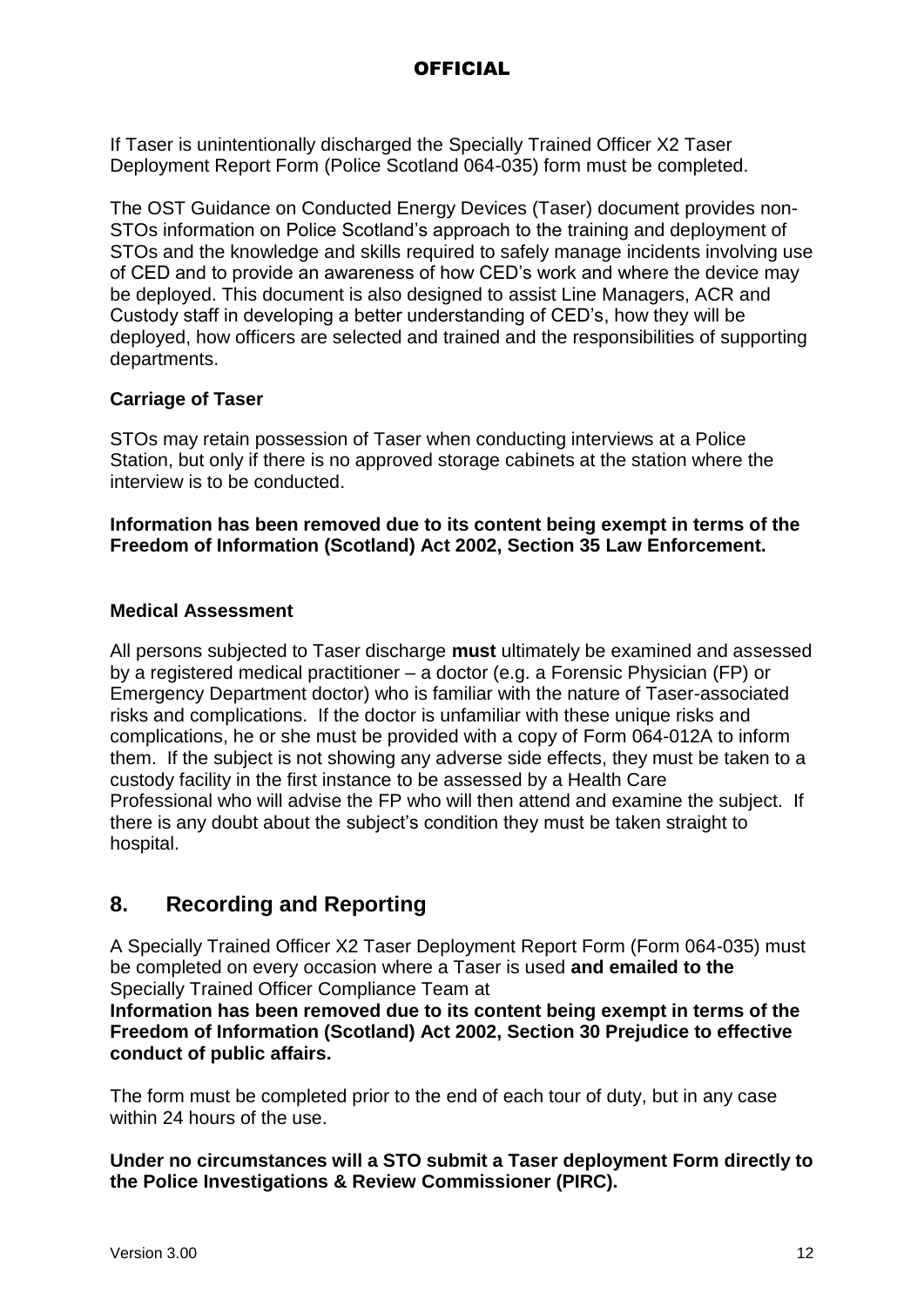If Taser has been fired / used in drive stun or angled drive stun mode **or** If Taser is used within the Custody Suite environment **in any capacity** the Taser deployment form will be forwarded to PSD to review, in line with NPCC recommendations. This must be forwarded by the STO Lead, once the form standard has been reviewed.

## **9. Key Contacts**

For additional information please e-mail **Information has been removed due to its content being exempt in terms of the Freedom of Information (Scotland) Act 2002, Section 30 Prejudice to effective conduct of public affairs.**

Additional guidance and information can also be found within the following:

Non STO Aide Memoir

STOs and Conducted Energy Devices (Taser) Presentation